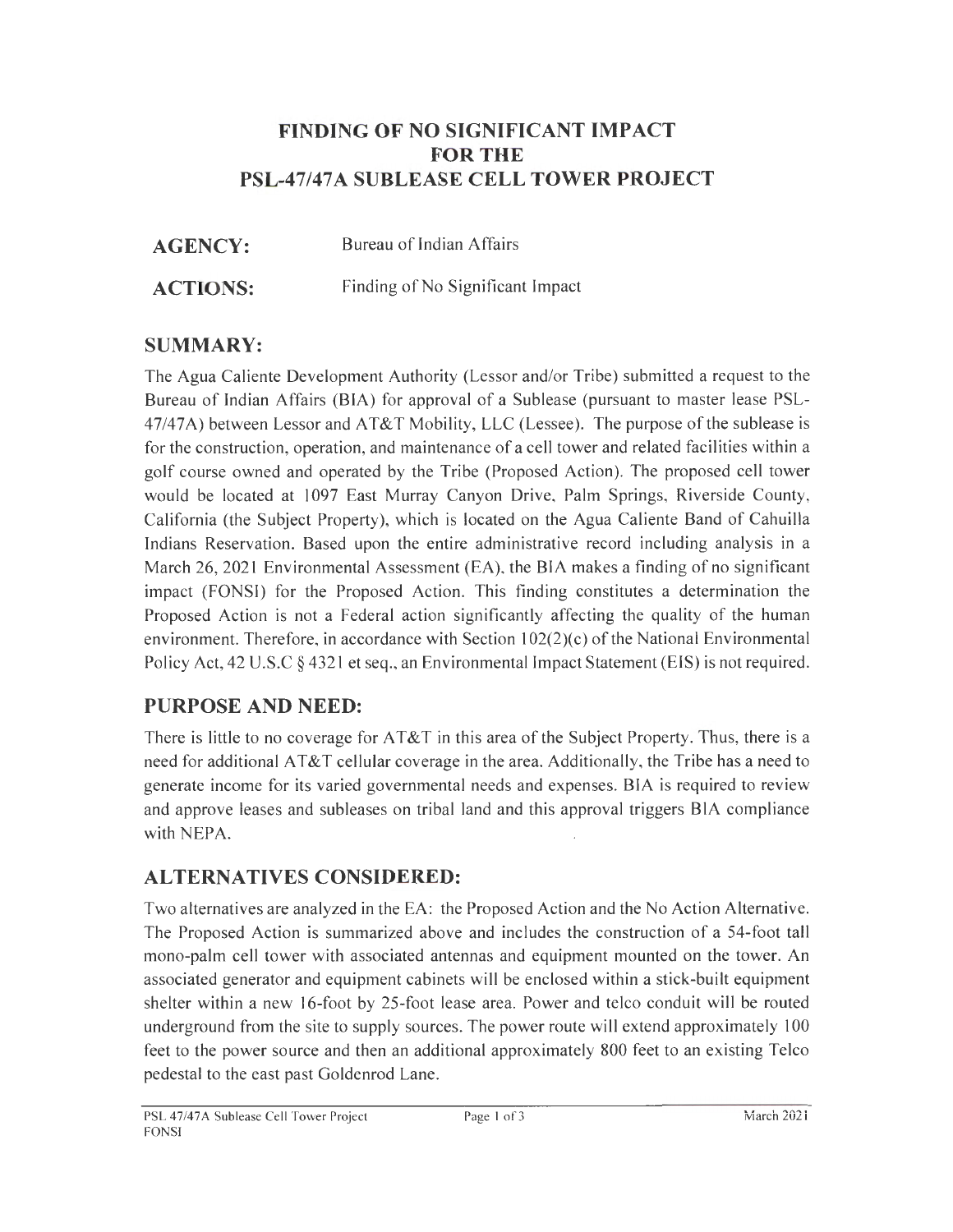The Proposed Action would best meet the purpose and need and therefore has been identified as the Preferred Alternative. Under the No Action Alternative, no federal actions would occur, and the cell tower would not be constructed. Additional details regarding the Proposed Action and the No Action Alternative can be found in EA Sections 3 and 4.

### **ENVIRONMENT AL IMPACTS:**

Potential impacts to land resources, water resources; biological resources; cultural resources; land use; and visual resources; were evaluated in the EA, with the following conclusions (see EA Sections 5, 6, and 7 for detailed analysis and for specific mitigation measures):

#### **Land Resources**

Land resources impacts could occur during the construction of the project. Mitigation measures detailed in EA Section 7 would ensure land resources impacts are less than significant.

#### **Water Resources**

Impacts to water resources would occur during construction of the project. Mitigation measures detailed in EA Section 7 would ensure land resources impacts are less than significant.

#### **Biological Resources**

Impacts to biological resources would occur from the development of the project. Mitigation measures detailed in EA Section 7 would ensure impacts to biological resources are less than significant.

#### **Cultural Resources**

Impacts to cultural resources could occur from the development of the project. Mitigation measures detailed in EA Section 7 would ensure impacts to cultural resources are less than significant.

#### **Land Use**

Impacts to land use would occur during construction and operation of the project. No significant impacts would occur.

#### **Aesthetics**

Impacts to aesthetics would occur from the development and operation of the project. No significant impact would occur.

## **PUBLIC AVAILABILITY:**

A Notice of Availability for the EA and this FONS! has been provided to agencies, organizations, and interested parties. These documents have been made available for a 15 day review period. BIA will take no administrative action on the Proposed Action prior to expiration of the review period and review of any comments received.